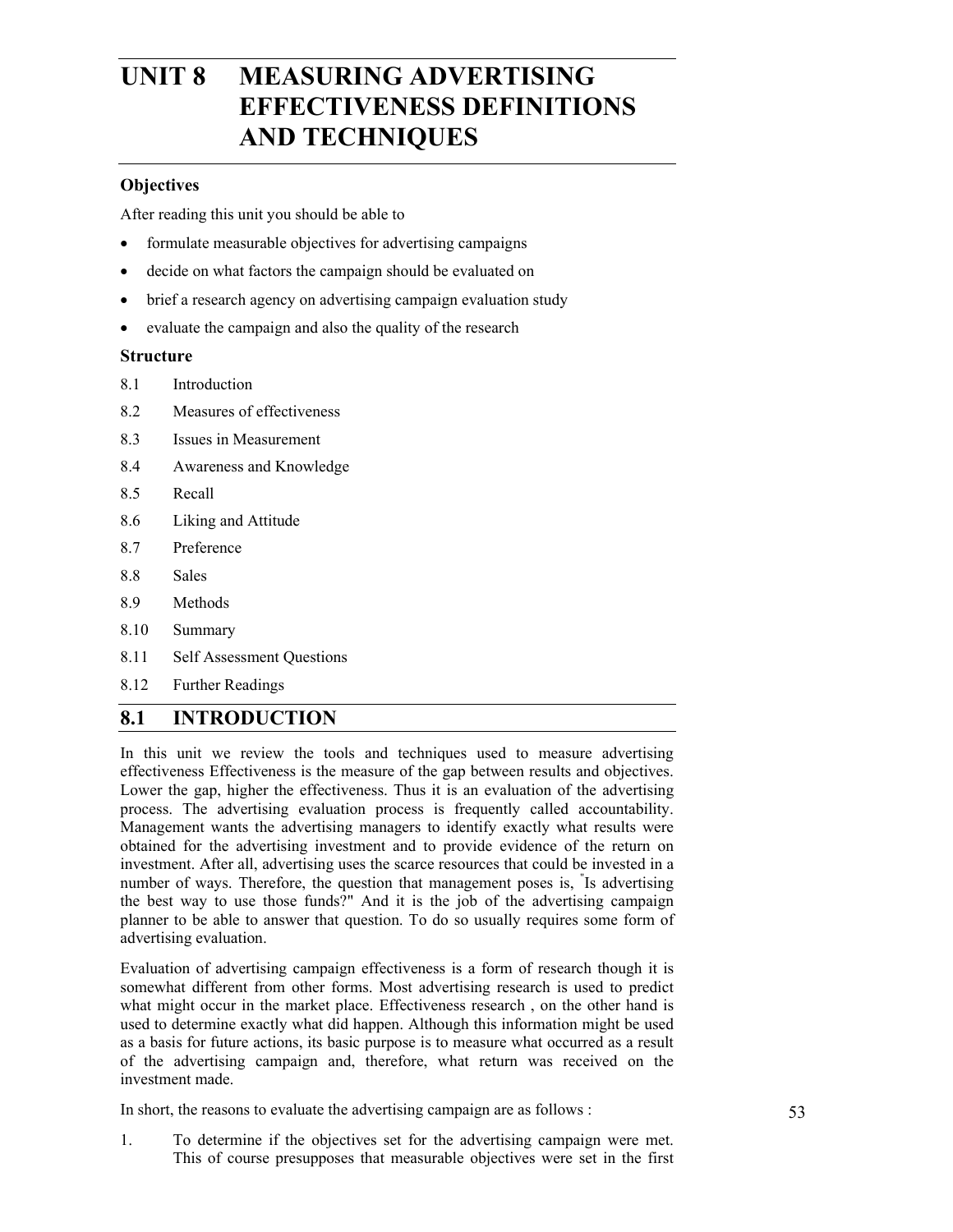place. And that these objectives are in line with the overall marketing objectives and strategies. The first success of any effectiveness research would be that it forces managers to think clearly and put down on paper, for themselves and others, what they expect the advertising to do.

- 2. To quantify the return on the campaign investment. By knowing what was achieved, management can relate that information to opportunity cost of money and determine cost effectiveness of the advertising campaign. Of course this is an ideal situation. Measurement of advertising results are seldom precise enough to make this quantification possible .
- 3. To use the results of effectiveness research to make changes, additions, or completely alter course for future campaigns. No advertising campaign is ever totally successful.

It can always be improved. Evaluations of previous campaigns are a great help in improving and refining the elements and makeup of future campaigns.

In most Indian firms, the question is not whether to measure the results of the campaign, but whether it can be done and how . We attempt to provide a framework in this chapter.

#### **Activity 1**

Go through any documents related to advertising campaigns in your organisation. Find out if objectives for the campaign were clearly set . In your opinion are these objectives measurable?



# **8.2 MEASURES OF EFFECTIVENESS**

#### **The golden rule of effectiveness research : Evaluate results against objectives.**

The purpose of advertising is not necessarily sales. Each campaign has its own objectives. The advertising campaign must be evaluated against the objectives of the advertising plan. Thus, if the objective of the campaign was to generate direct sales, then the measurement of success of the campaign must be sales. If the goals established for a business-to-business campaign involved obtaining leads for the sales force, then leads obtained as a direct result of the campaign should be measuring stick. It is all too easy for the advertising manager or researcher to fall into the trap of attempting to measure the total marketing efforts of the organizations and relate them to the advertising campaign, rather than to measure the actual effects of the advertising that appeared. The rule is simple: Measure and evaluate the advertising campaign on the basis of the objectives contained in the advertising plan. The research on effectiveness completes the loop of campaign planning, from marketing objectives to end results. Thus it should be treated as an integral part of the campaign planning process itself. The importance of setting specific measurable advertising objectives for the advertising campaign is critical.

# **8.3 ISSUES IN MEASUREMENT**

MOST ADVERTISING MUST HAVE SOFT OBJECTIVES. Unlike the hard physical measurement that can be made of the metres of cloth woven in a loomshed, the objectives of most advertising campaigns are much softer and subject to interpretation. Interpretations present an inherent problem when any measurement is made on people, particularly when the objectives are communication effects, such as awareness, knowledge, liking, or even past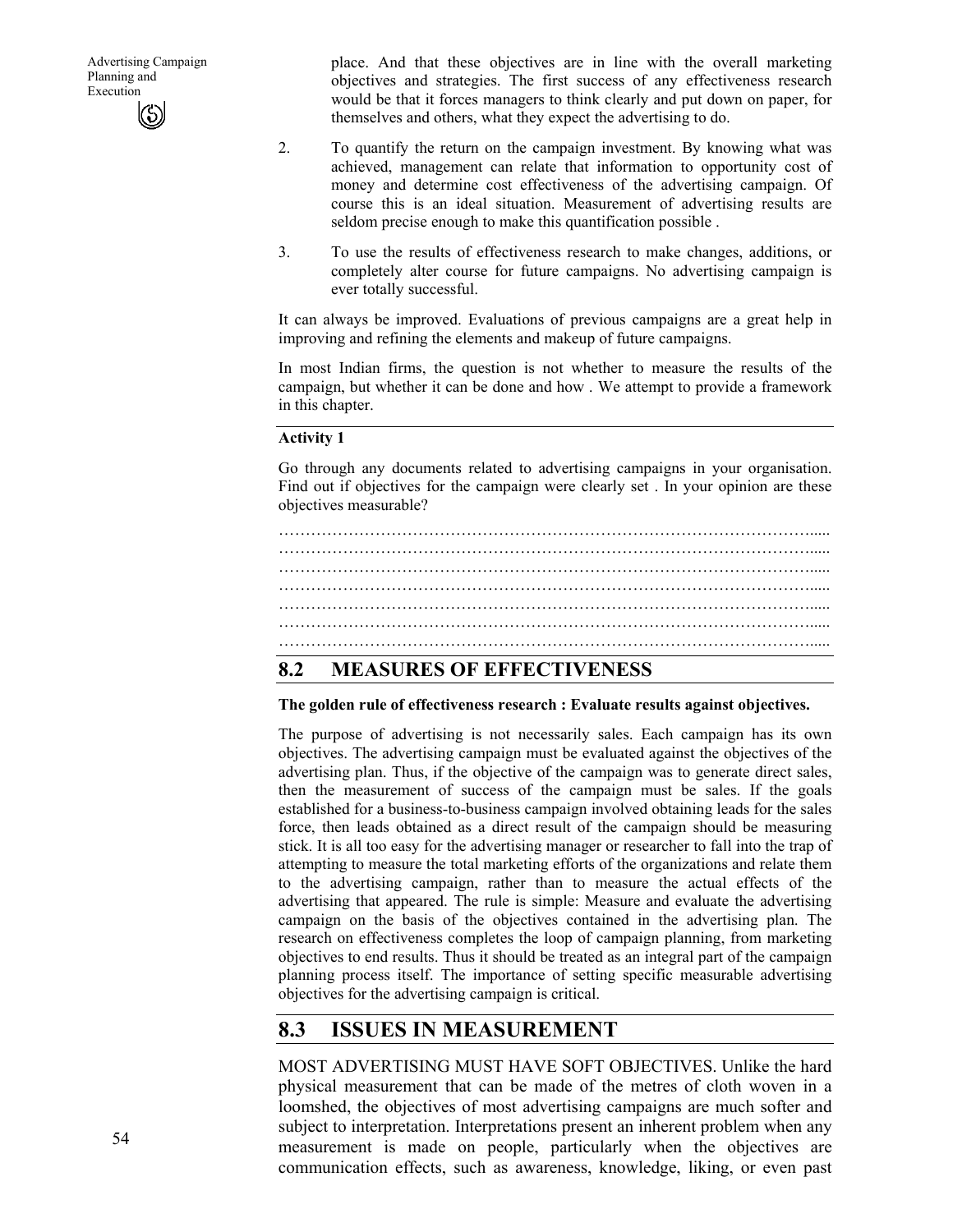purchase recall. Although measurements for advertising often can't be precise Marketing Advertising Effectiveness:<br>as these for sales promotion and direct marketing, objectives can be set and Definitions and Techniques as those for sales promotion and direct marketing, objectives can be set and measured.

**MEASUREMENT OVER TIME.** Because most advertising campaigns run over several weeks or even a year, it is often difficult to pinpoint the exact results of the campaign. In many instances the campaign effects may build over time. In addition, there is the Jagged effect of advertising. A 'stock' of previous advertising has effects which cannot be overlooked.

**MULTIPLE ADVERTISING AND MARKETING VARIABLES.** Even when measuring the communication effects of the advertising campaign, there is a problem in differentiating what is advertising and what is not. One cannot also ignore the fact that advertising is but one variable in the marketing mix and other variables too could have a communication effect. For example if a luxury car makes an offer of '3 for the price of 2' can we attribute any recall of this message purely to great creative or media planning efforts? Or if the advertising sales message is carried on the product package and the consumer sees the package and remembers it but not the actual media advertising itself, should. that. then be credited to the advertising campaign ? Questions such as these make the measurement of advertising effects very difficult. Often they really can't be separated from the other marketing efforts on behalf of the brand. Of course in an integrated promotional effort, you may be more interested in the effects of the combined marketing elements, and so such separation may not be needed or even desirable.

**THE PROBLEMS OF HUMAN MEMORY.** Human beings simply don't remember everything. And they certainly don't remember all the advertising they have seen or been exposed to. Although more and more is being learned about how the human mind works, it still is almost impossible to say whether advertising goes into short term memory, long term memory, is dismissed, is stored, or what happens to advertising impressions. Until there is a better understanding of how human memory works, it is difficult to say exactly what should be measured, and even if the use of recall and memory is the best way to evaluate advertising impressions.

#### **8.4 AWARENESS AKNOWLEDGE**

The lowest level of communication effect of advertising or the first objective if the sales message is the awareness or knowledge of either the brand being advertised or the advertising message itself. When the product is new or unknown, the objective of the campaign may be simply to make consumer aware that the brand exists. Awareness of either the brand or the sales message is the simplest measure and, therefore, is the most widely used.

For an existing or known brand, the advertising task usually is to develop awareness or knowledge within the target market about a specific benefits a brand provides or the consumer problem it may solve.These measures do not necessarily attempt to determine whether the message has a communication effect. The assumption is made that if the consumer is aware of the message or has gained knowledge about the brand, the advertising has achieved its basic objective.

Under the assumption that the advertising message for the brand was unknown prior to the start of the campaign, the awareness measure can be made at any time after the campaign starts. The usual qualification is a determination of how many persons are aware of or recognize the product, the campaign theme, the benefit of promises made, or in some manner can identify, the sales message.

#### **8.5 RECALL**

The second level of advertising effectiveness is recall. Persons exposed to the advertising Campaign can repeat or. play back certain portions or ideas they may. Have seen or heard. They "recall" the advertising message. Again, no measure is made of the value of the advertising message or the impact it may have had on the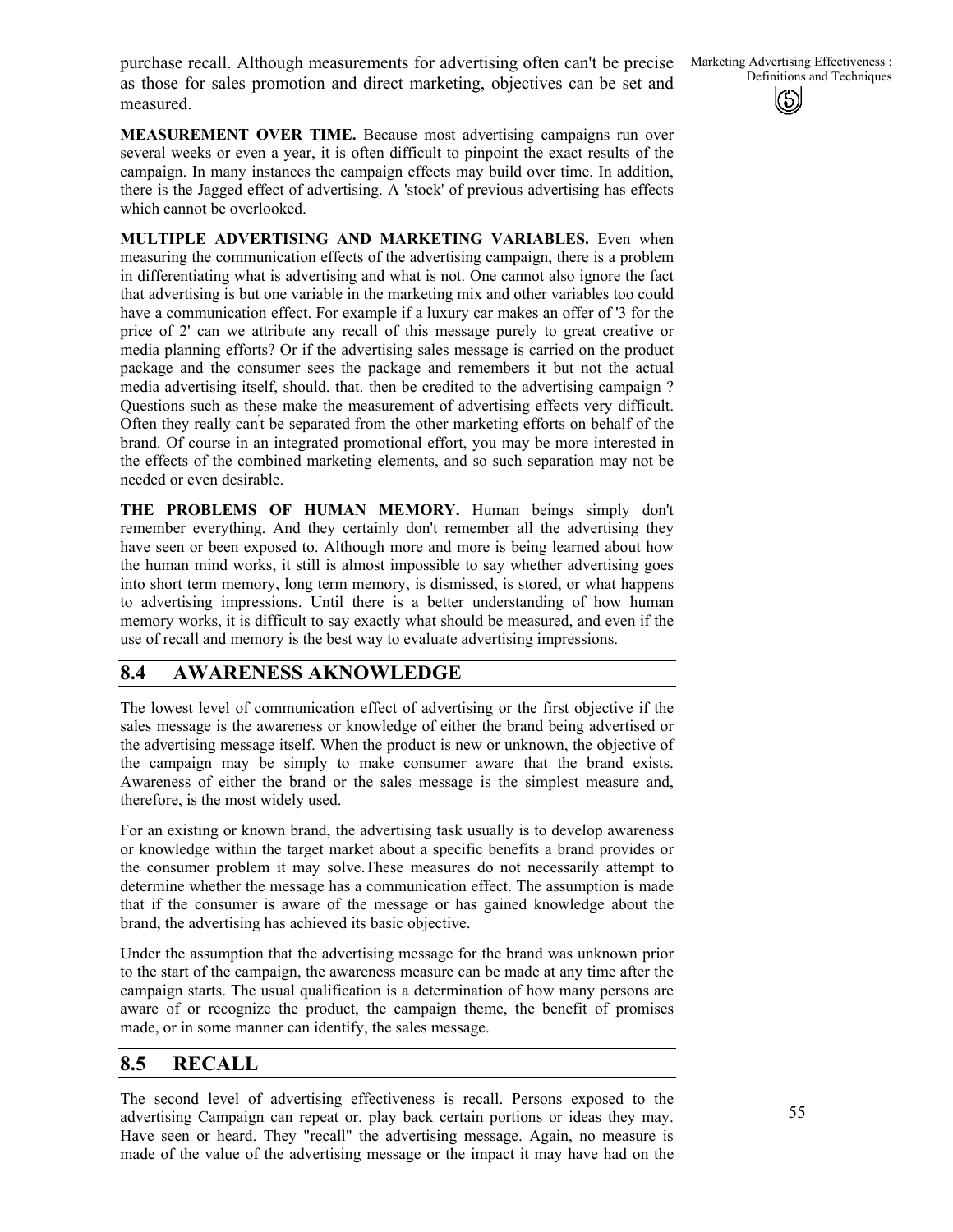target market. Three types of recall are used in advertising evaluation, top of mind( TOM),unaided and aided.

- 1. In unaided recall, respondents are asked if they remember having seen or heard advertising recently for any brand in a certain product category. No further clues are given to help identify the sponsor, the brand, or the message. The brand mentioned first or at least first in its product category qualifies for top of mind recall.
- 2. In aided recall, certain clues are given to help the respondent remember the advertising For example, rather than asking only if the advertising for a certain product has been seen or heard, the question might be phrased in such a way as to see if the respondent is able to recall which brand or what advertiser used a certain graphic device or made a certain claim in his or her advertising. Thus, the hints or suggestions "aid" in recalling the advertising

Both aided and unaided recall are used in evaluating an advertising campaign. Unaided recall is believed to be the stronger, however, because the respondent is asked only about the product category and is expected to spontaneously recall or remember the advertising. The assumption is that a longer lasting impression has been made.

The strongest effect of campaign at this level is specific information about the brand. If consumers learn from advertising that only one brand of skin cream has the advantage of dual action - for example, it is both stringent and anesthetic - and that the product with these properties is brand X then the assumption is made that some knowledge has been communicated. It is assumed this sales message will have some effect on the future purchase behaviour of the consumer, although that relationship is somewhat tenuous. Measures of awareness, recall and knowledge of the brand, the message or the benefits probably make up the bulk of the campaign evaluation. Most effectiveness studies do not go beyond these.

#### **8.6 LIKING AND ATTITUDE**

The third level of advertising effect is linking the brand. Liking assumes the consumer is aware of the brand and has some knowledge of it either from the advertising or from actual use. Often, it is difficult to separate advertising knowledge from experience, which makes taking its measure more difficult. In the liking measure, it is assumed that advertising has had an effect on the consumer's mental condition or that some sort of attitudinal change has occurred. The consumer has moved beyond the awareness or knowledge stage and has formed a positive opinion about the product. Liking does not mean that the consumer will purchase the product. It simply means that the positive feeling or impressions exist.

An example of the "liking" measure is having a consumer name several acceptable brands of products in a category. The assumption is made that if the products are acceptable, they are liked . Although liking is an important step in evaluating the results of an advertising campaign, the measure still does not assume a purchase action. A consumer may like many products but only purchase a few.

#### **8.7 PREFERENCE**

The fourth communication effect to be considered is preference, that is, that among a certain number of brands within a category one is preferred over the others. In terms of campaign evaluation, an assumption is made that the advertising message has created a level of acceptance for a specific brand, so that among available alternatives the advertised brand is preferred and is likely to be purchased.

Because preference indicates that, all things being equal, certain brands will probably be purchased over others, preference is one of the' stronger measures of the effect of advertising. If advertising is one of the major decision making factors and if there is certain product preference, the campaign is usually considered successful whether or not any actual sales result.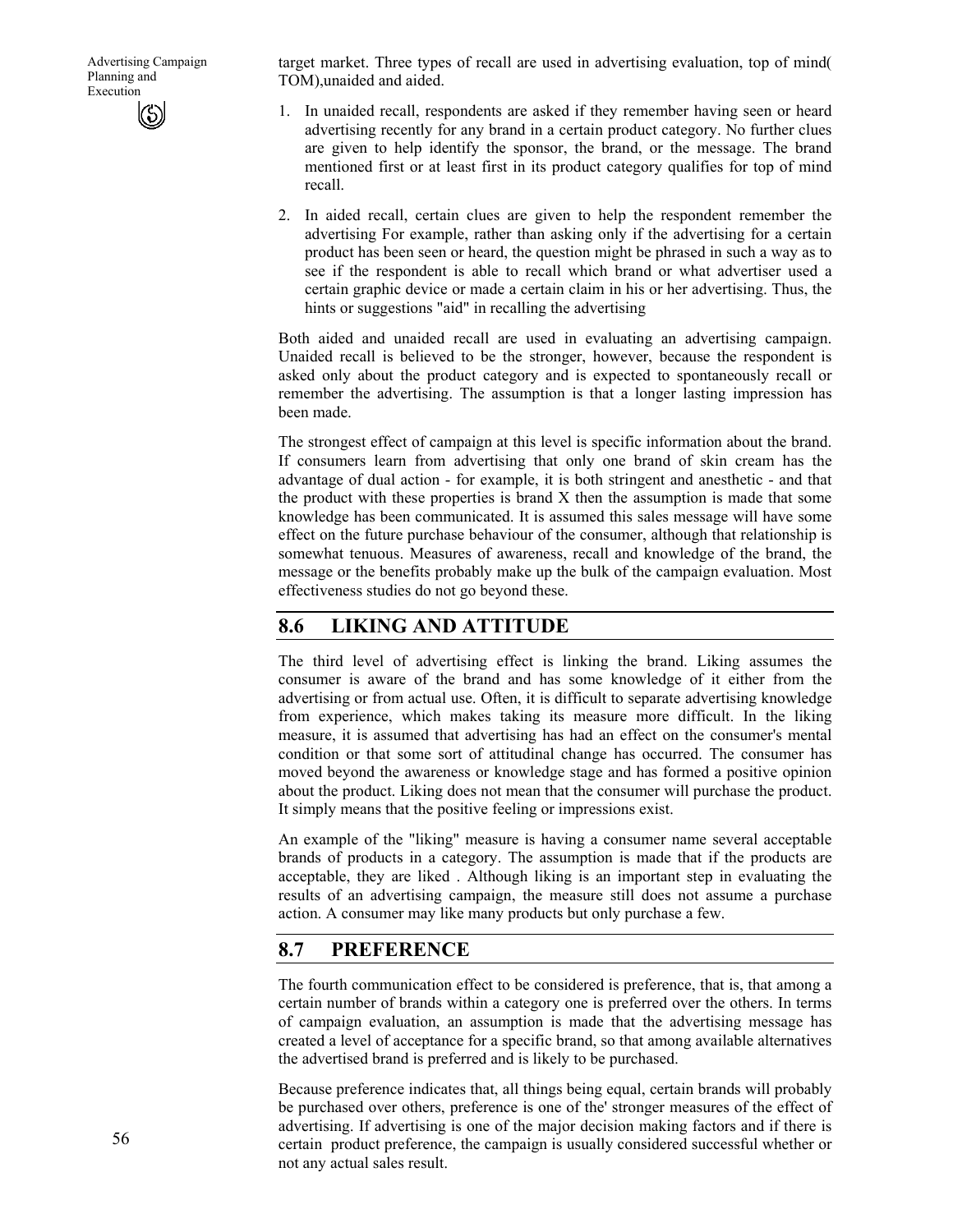If the advertising message that has been communicated is successful and market conditions and other marketing variables are favourable, the final step in purchasing process is behaviour or actual purchase of the brand. This effect is of course the most difficult to study, as actual purchase depends on much more than advertising. Factors internal to the consumer are whether she has used the brand earlier and the rewards she has got in the form of practical benefit, sensory benefit , ego satisfaction or social approval. For example in cases of repeat purchase one of the most important influences could come from the immediate past brand experience. Factors which are external to the consumer include all variables of the marketing mix that is variables like price, distribution, packaging and product quality, and promotions . Promotions include both `below the line' activities like trade schemes and consumer schemes and `above the line' activity like mass media advertising. Of course one must never lose sight of the fact that competition from within the product category and from without is always present. Each competing brand has its own marketing mix variables. So, in a real world situation, outside of labs is it possible at all to define let alone measure the effect of advertising on sales?

Attempts made to measure the sales effect of advertising in any systematic manner have been few. They. have primarily been in the area of measuring the required number of exposures for a campaign to have effect. Colin Mcdonald's study in the UK in the 1960s is considered to be one of the pioneering works in the area. He primarily studied the effect of advertising on brand switching. His studies led to the popular 'minimum two exposures' practice of campaign planning. More recently, John Philip Jones has measured the short term effect of advertising on purchase . He has defined the term 'STAS', Short Term Advertising Strength. The conclusions are that ads work even with number of exposures as small as one. Moreover campaigns which are effective in the short run are also effective in the long run. This research and the learning from it, if replicated elsewhere, is likely to affect the way in which advertising is planned, executed and evaluated

#### **8.9 METHODS**

We describe here three methods used to conduct advertising effectiveness research.

**Day after recall (DAR) :** Day after recall studies are most commonly used to evaluate the impact of the creative execution especially for new brands or new campaigns. These are most commonly used for television campaigns though nothing in the methodology prevents them from being used for any other media too. A group of respondents is queried on a random survey the day after the commercial is released on TV. People who have seen the program or programs on which the, commercial appeared are questioned to determine top of mind recall, unaided recall and aided recall. Some surveys extend the DAR to include questions on liking and preference though the validity of such extension has not been established.

**Coincidental Studies :** Coincidental studies attempt to measure and evaluate consumer exposure and reaction to the advertising as it appears. It is particularly effective with broadcast advertising.

The most common type of coincidental study is the telephone interview. For example, an advertiser may want to determine if the advertising message is reaching the correct target market and to learn how and what information is being conveyed. Telephone calls are made to members of the target market while the advertising is being broadcast on either radio and television. By learning what station or shows are being watched or heard, the advertiser then knows whether or not the target audience is receiving the message, and if so, what information or meaning is attached to it. Because coincidental surveys are designed to furnish only very basic data, little information about the campaign other than a quick reading of message distribution and general information content .

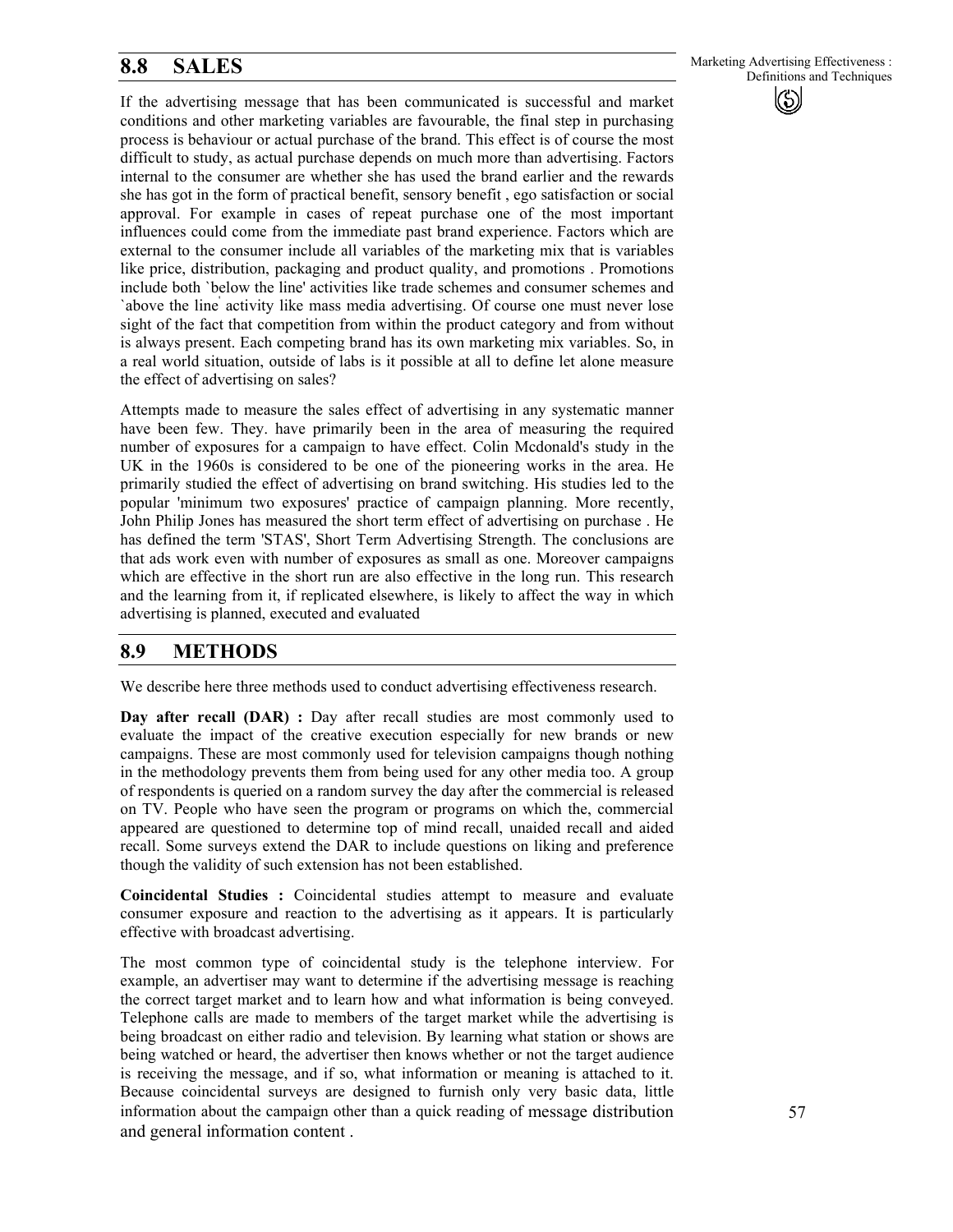**Tracking Studies :** Studies of this type usually consist of a series of interviews during the course of the campaign. The purpose-is to determine the levels of exposure and effect that are being achieved by the advertising campaign. Because it is commonly agreed that advertising effects build over time, studies are usually conducted in "waves" or predetermined schedule. An example may help:

Assume that on January 1 a new advertising campaign for XYZ tea is started. The campaign is to run upto June 1. Tracking studies using a telephone survey format are planned for February 1 and April 1.

On February 1, a series of telephone calls are made to randomly selected customers. Face to face interviews could replace phone calls. The sample size is sufficiently large so that reasonable assumptions may be made about the results. Questions are asked such as:

Question 1: Have you seen or heard any advertising for tea category? If yes

Question 2: What brand was it for? Follow -up questions include:

Question 3: Where did you see or hear the advertising?

Question 4: What did the advertising say?

Question 5: What brand of tea do you normally buy?

This first study establishes a benchmark for the campaign. In addition it spotlights the problems, such as lack of exposure with prospects, misunderstanding of message, and misidentification of the sponsor, that might be occurring. Based on this first "wave" the advertiser can then make any necessary adjustments.

On April 1 another series of random calls is made and the same questions are asked. It is assumed that the two samples are comparable . The second "wave" is compared with the first to see if a change in consumer response has occurred and to determine if the changes made after the first study have corrected the problems they were aimed at. Tracking studies of this kind can be conducted at any time during the campaign at normal intervals of about sixty days. For some product categories, a shorter or longer time period may be required.

**Single Source Research :** One of the ambitions of any researcher in the field of advertising and marketing has been to directly link advertising to purchase. Mcdonald's study was one of the first reported in this area. He used a diary method . In any such method consumers are asked to keep a diary and note down their purchases and exposure to media over a period of time, The appearance of advertising is tracked independently. The method is very elaborate and cumbersome and becomes increasingly difficult in an era of multiple channels of media. The more recent `scanner' method solves many of the difficulties. Respondents have a TV Peoplemeter attached to their television sets. This tracks their exposure to commercials, at least those that appear over TV and are watched at home. In addition these same respondents are also given Scanners which read Bar codes on all the purchases that they make. Thus data capture is completely electronic. The two streams of data are collated and correlated to arrive at conclusions about advertising effectiveness. John Philip Jones used a similar method to arrive at his conclusions.

#### **8.10 SUMMARY**

The focus of this unit is on the tools and techniques available to measure the effectiveness of the advertising by the manager and take necessary decisions accordingly. Issues in measurement have been listed and discussed. At the end we have discussed the methods to be used to conduct research specific to the effectiveness of advertising.